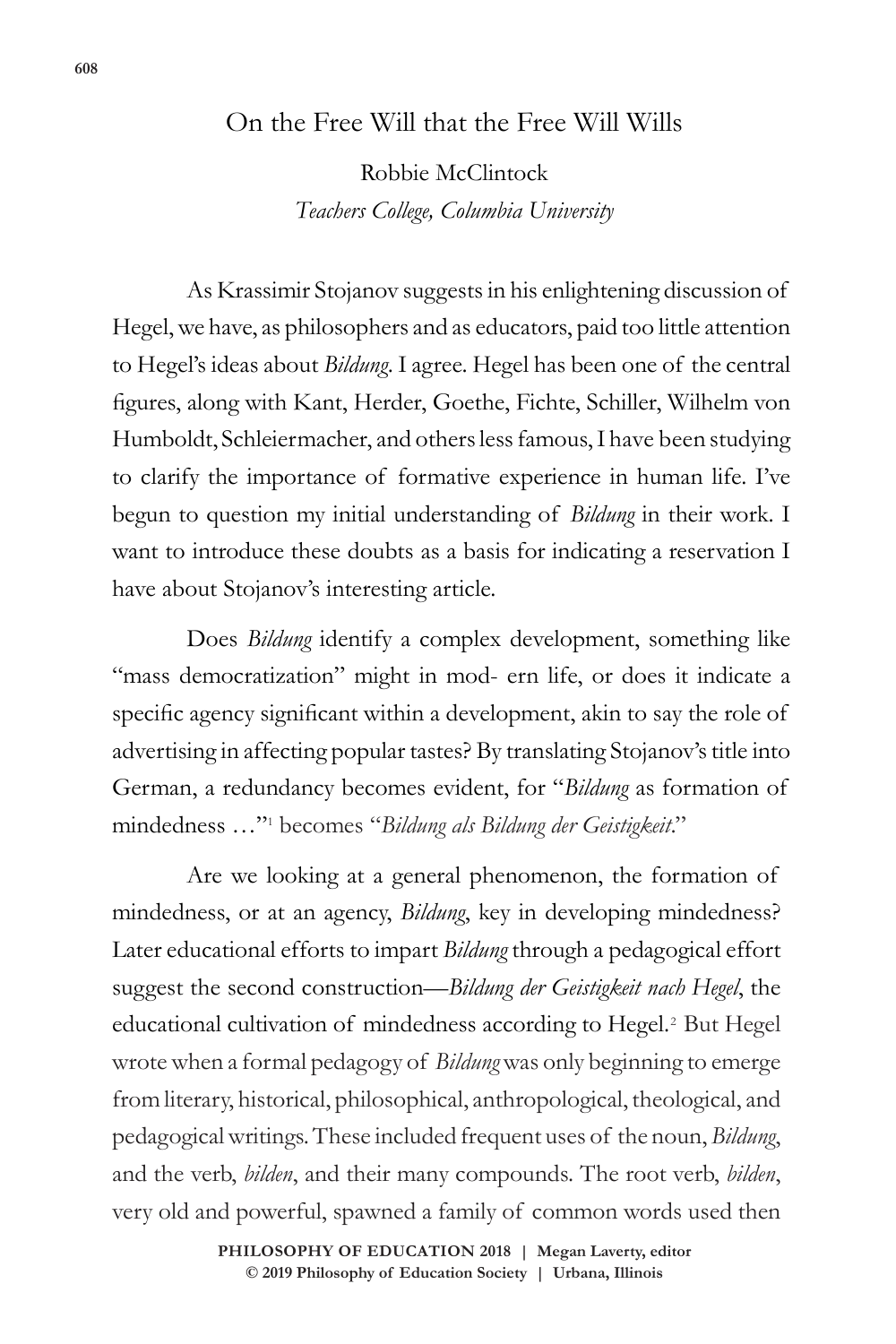and now with a wide spectrum of meanings.<sup>3</sup>

Here I want to sketch a hypothesis. Although later critics interpret important uses of *Bildung* by Hegel as indicating ideas about formal education, Hegel primarily used *Bildung* as a summative term, a descriptor that itself did not indicate an active agency, but rather served as a catch-all identifier for the complicated process through which *Geist*  creates itself through personal and collective life. The whole process was *Bildung*. By fulfilling this summative *Bildung*, *Geist* creates itself as *Recht*, as right, "the free will that the free will wills," (which Hegel explained in *The Philosophy of Right,* ¶1-¶29, quotation, ¶27, translated by Robbie McClintock).<sup>4</sup>

Hegel initially explained that process in his long introduction where he presented, step by step, the hard work that *Geist* performs in forming itself as Right. Whether incarnated collectively in historical experience or in our personal lives, *Geist* creates itself through an immanent, dialectical recursion, using its capacities to actualize itself, in-and-for-itself in the world. This recursive activity does not take place in a long, causally linear sequence, but in multiple interactions, immanent and reciprocal, operating within a temporal duration and over a spatial extent.<sup>5</sup> *Geist* emerges through nonlinear self-formation. The Introduction gave a compact phenomenology of *Geist* forming itself as *Recht*.

Throughout his work, Hegel refers to aspects of *Geist* with the term *das Moment*—not "moment" in its temporal sense, but "element, factor, viewpoint, aspect, situation."6 *Geist* can manifest itself in three moments or factors—will (*Geist* in-itself acting), thought (*Geist* for-itself conceptualizing), and actualized *Geist* (*Geist* in-and-for-itself, a rational actuality). Unlike temporal moments, *Geist* in the form of these factors has substantiality, enduring through significant transformations. Will, the in-itself of *Geist*, and thought, the for-itself of *Geist*, and actual *Geist*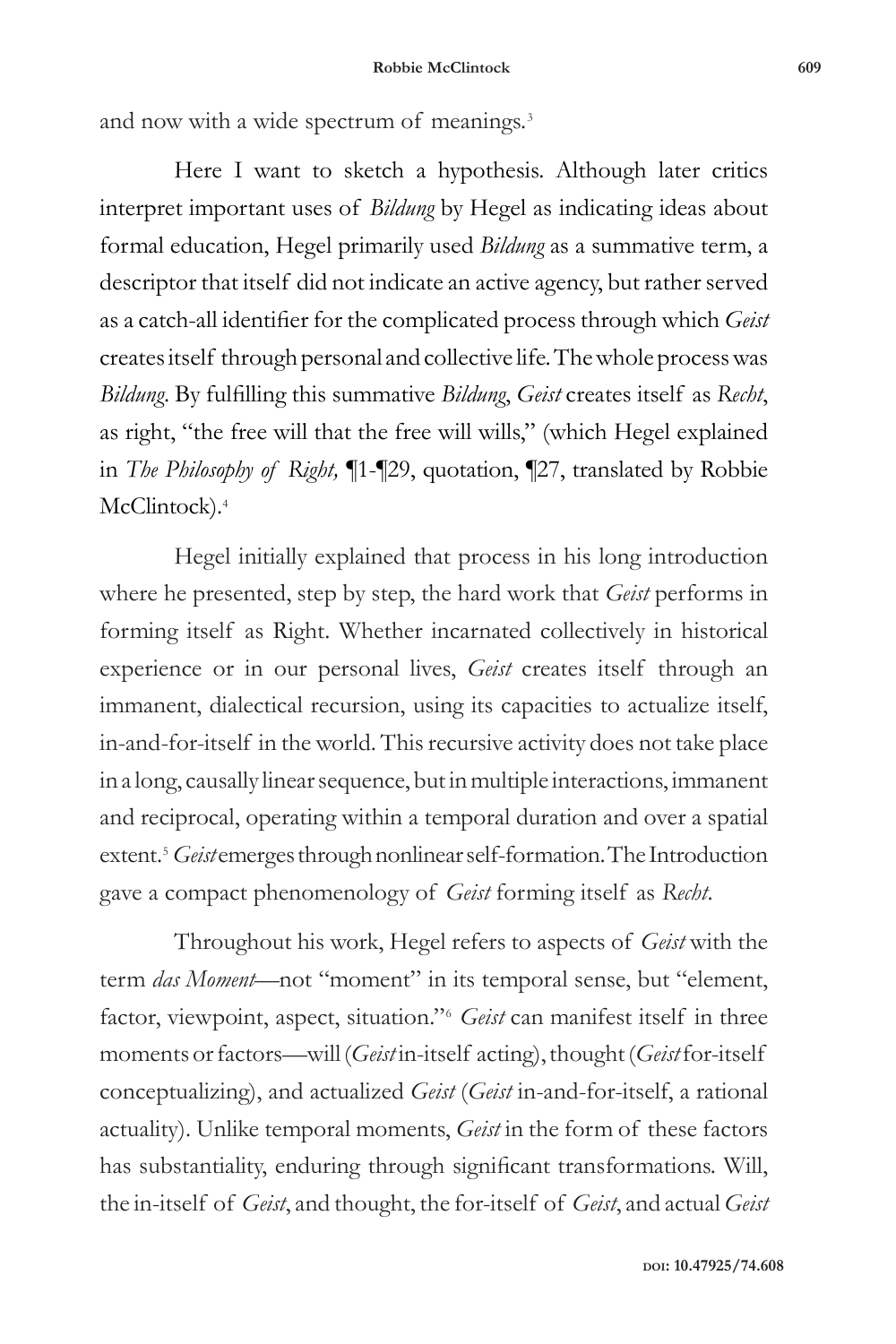as the in-and-for-itself, interact in and with a moot world, characterized by a striving,7 which Hegel often spoke of as expressing *Triebe*, drives. But a *Trieb* in Hegel's time had a special, somewhat animistic meaning, indicating an effort or endeavor.8 All three factors—will, thought, and *Geist*—in all their manifold instantiations, expressed this restless endeavor to flourish in the world, and any instantiation of *Geist* would encounter limits and insufficiencies in its endeavoring, which were opportunities for *Geist* to *sich aufheben*, to heave itself up into some other instantiation of itself, reconfiguring its in-itself, its for-itself, and its in-and-for itself in a way that incorporated its factors in another form.<sup>9</sup>

These *Aufhebungen*, upheavals to use the noun, appear to give some historical and biographical sequence to the self-formation, for they help shape the recursive process taking place over an extended duration. Hegel's having to explain the whole process sequentially in a linear text amplified this impression of sequence, but if one considers his analyses carefully, it becomes evident that the recursive self-creation of *Geist* takes place with *Geist* forming itself through many parallel *Triebe*  heaving themselves up through various *Aufhebungen*. Hence, *Geist* does not form itself through a sequence with a beginning, middle, and end, but through a complex, enduring recursion that achieves completion when all the possibilities of *Geist*, the in-and-for-itself of life, are actual.

Hegel explained the philosophy of right on this vitalistic grounding. The Introduction (*Grundlinien der Philosophie des Rechts*, ¶1-¶29) presents it largely from the phenomenological standpoint, explaining the experiential process of *Geist's* self-formation, and the body of the work presents it largely from the standpoint of achieved *Wissenschaft*, science. ¶1-¶3 delimit the science of right and differentiate it from jurisprudence. Hegel then starts the phenomenological forming of *Geist*  as *Recht*, right, with the will as it finds itself free in the world, and in ¶4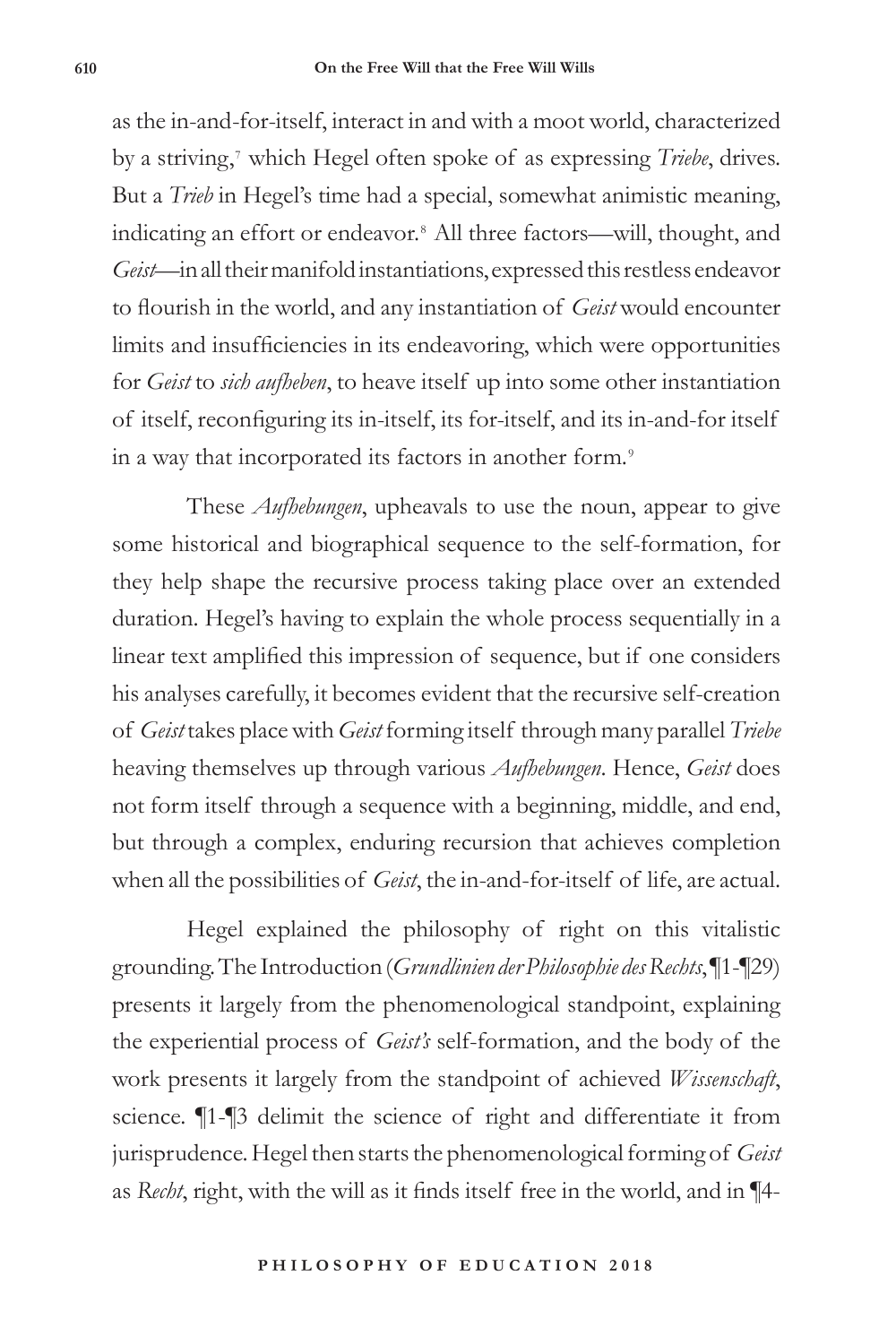¶10, Hegel explicated how *Geist* experienced this existential basis of the free will. Then in ¶11-¶21, he examined how the subjective will, pursuing all manner of goals contingently, encounters their contradictions, and using thought works to clear away the conflicts. That frees them from the contingency of their content.

But that is only the subjective side, the will experiencing itself as an *in-itself*. In ¶22-¶28, initiative shifts to the for-itself, showing how the subjective will strives to objectify its freedom as a substantial actuality, something *for-itself*, embodied in the world it inhabits. In doing that, ¶29-¶32, Hegel indicates how the will, now becoming in-and-for-itself, constitutes the combined subjectivity and objectivity of the system of right, which he would present, now as philosophy, not phenomenology, in the three aspects in which the will "is free in and for itself"  $(\sqrt{\phantom{a}}33)$ : first as abstract right (property, contract, and tort), second as morality (purpose and responsibility, intention and welfare, the good and the conscience), and third as ethical life (the family, civil society, and the state).

An important passage in the phenomenological introduction, ¶20, a short paragraph, stated the role of *Geist* as thought, the for-itself, in purifying the various drives, *Triebe*, of their contingency by bringing out the formal universality immanent in them. It concludes, "This effort to bring forth the generality of thought is the absolute value of *Bildung*" (cf. ¶187). In sending readers here to ¶187, he is sending them to the part on ethical life where *Geist* shifts from its incarnation in familial experience to its participation in the diverse experiences of civil society. Its sense of self—formed within the family, immediate, and particular—enters into the complexities of civil society and must raise its immediacies and particularities to a higher level of generality. Hegel uses the noun, *Bildung*, and the verb, *bilden*, significantly in examining the transition.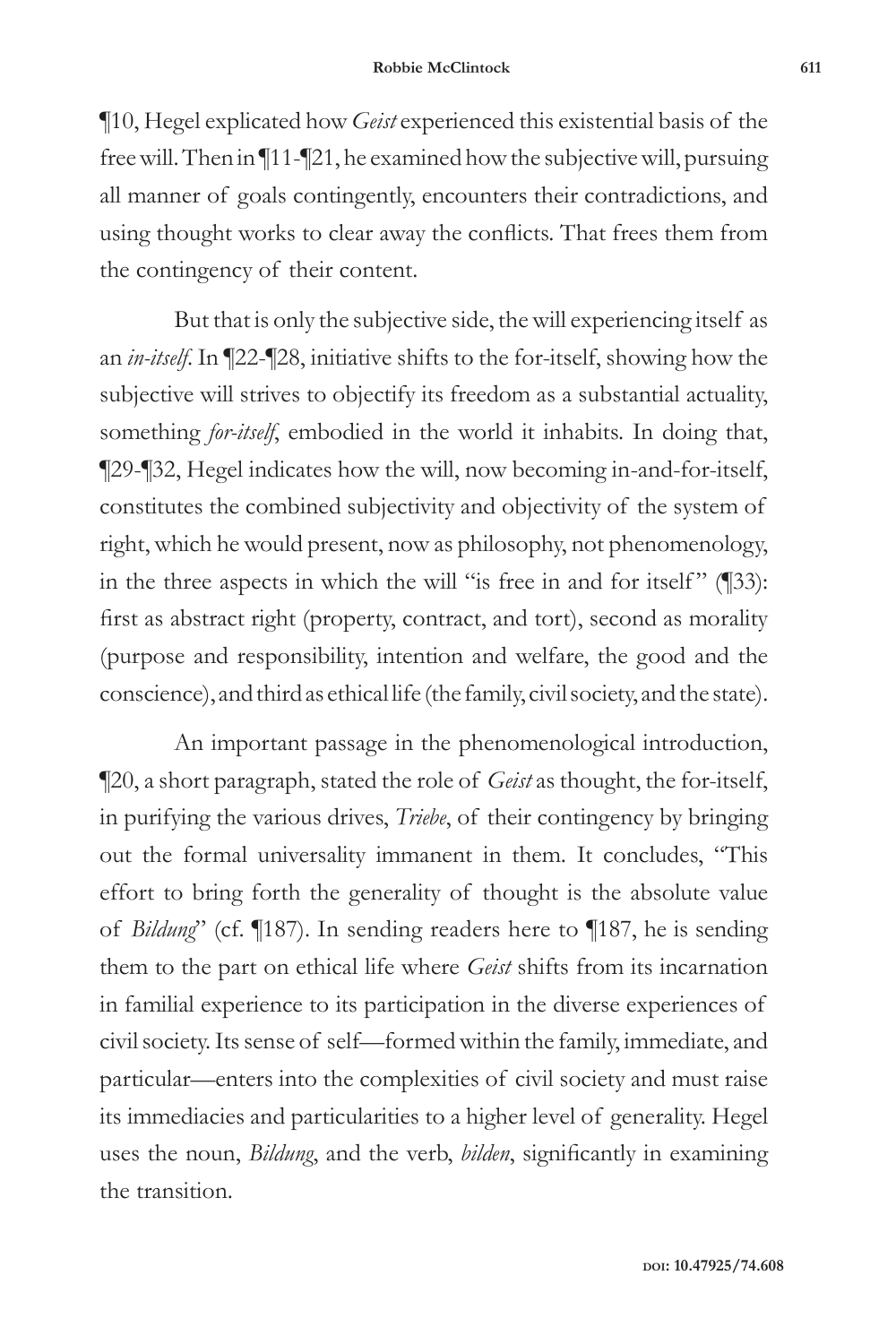In his article, Stojanov interprets Hegel's usage in ¶187 as one pointing to a pedagogical effort to form mindedness among the members of civil society, a plausible reading of Hegel's language and one highly consistent with what has taken place in practice globally during the past two centuries. I think Stojanov effectively separates a pedagogical program of *Bildung* on Hegelian principles from those who would make it "an appropriation of a canon of classic 'high culture' for its own sake."10 And he astutely explains Hegel's ideas about the formative power of properly studying Greek and Latin language and literature in the gymnasium as an instance of the productive alienation, the *Entfremdung*, that people undergo in making their places in civil society. Stojanov concludes that Hegel calls for *Bildung* that develops mindedness (*Geistigkeit*), "in the form of conceptual self-articulation."11 Only a dialectical or Socratic education of this sort can reconcile the individual *Geist* with the full objective *Geist* of civil society. "This end can be reached only with the help of formal education which mediates between the subjective life-worlds of the students and the objective world of concepts."<sup>12</sup>

To me, this conclusion is a bit disquieting, although Stojanov leaves it unclear the degree to which he espouses the position he finds Hegel to have taken. It makes me uneasy, first as I'm not sure formal education has such power, and second as I doubt it would lead to a desirable democratic humanism if it did have such power. I think, however, that reading *Bildung* in these passages as a summative descriptor of a broader process would lead in less problematic directions.

As phenomenology, what Hegel described as taking place in ¶187, is precisely what takes place in the *Phenomenology of Spirit* in the section on "Self-alienated Spirit. Culture [*Bildung*]."13 It would be a stretch to take that section in the *Phenomenology* as a discussion of *Bildung* as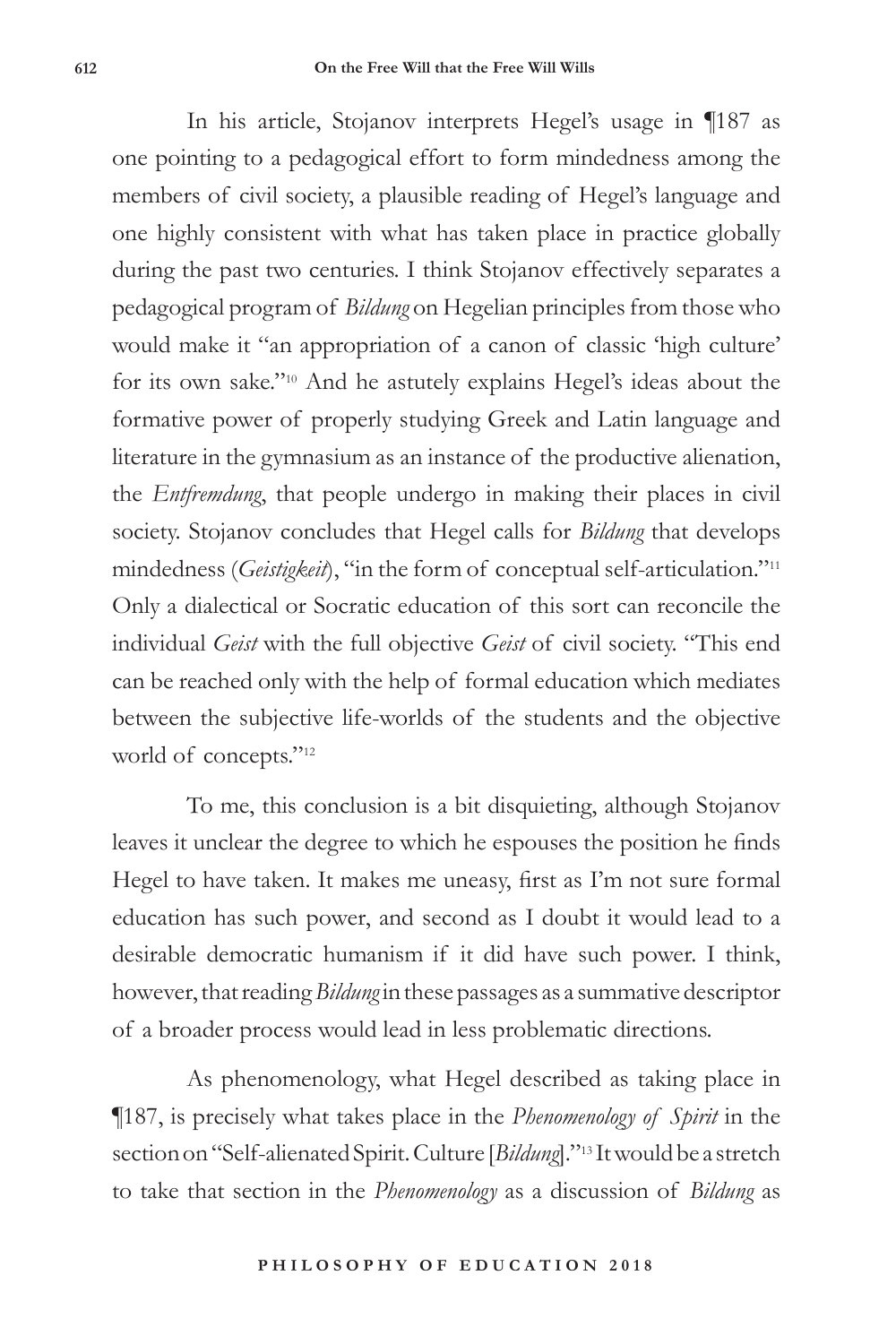formal education. We can understand what Hegel described in ¶187 as the self-alienation of the individual Geist into objective cultural works in the objective lifeworld. If we do so, the continued discordance between personal *Geist*, as we each experience ourselves in-and-for-ourselves, and historical *Geist*, the in-and-for-itself of our lifeworld, suggests that the duration of the whole formative process yet endures, and we each and all have much formative work to do in our lives to keep moving it towards fulfillment. I think a philosophy of *Bildung* in its comprehensive sense might offer persons greater clarity about how they, each from their respective life situation, can better manage their work of self-formation. The free will that the free will wills should carry on.

<sup>1</sup> Krassimir Stojanov, "*Bildung* as Formation of Mindedness in Hegel's Philosophy," in *Philosophy of Education 2018*, ed. Megan Laverty (Urbana, IL: Philosophy of Education Society, 2019).

<sup>2</sup> Many learned interpreters have examined *Hegels Theorie der Bildung*. See the text and commentaries collected by Jürgen-Eckardt Pleines in his work of that title (2 vols, Hildesheim: Georg Olms Verlag, 1986).

<sup>3</sup> As a verb, *bilden* [to form, constitute, compose, generate, educate, shape, build, develop … ], and a noun, *Bildung* [education, creation, learning, generation, formation, accumulation, culture … ], the term has many meanings and serves as the key constructor of numerous compound terms. Hegel used these terms in many different ways throughout his work dependent on the context. There are many discussions of the historical usage of *Bildung,* and "Bildung" by Rudolf Vierhaus is a good place to start with them: Rudolf Vierhaus, "Bildung," in *Geschichtliche Grundbegriffe,* eds. Otto Brunner, Werner Conze, and Reinhart Koselleck (Stuttgart: Klett-Cotta, 1972), 508–551.

<sup>4</sup> For this essay I have used the German text of *Grundlinien der Philosophie des Rechts* in G. W. F. Hegel, *Sämtliche Werke* (Band VI, Leipzig: Verlag von Felix Meiner, 1921), both the translation by T. M. Knox (Oxford: Clarendon Press, 1965) and the translation by H. B. Nisbet (Cambridge: Cambridge University Press, 1991). Citations are by paragraph numbers, marked ¶, the standard mode of reference for the text. 5 Hegel would demarcate the duration and extent of collective *Geist* by the historical epochs of different civilizations and of personal *Geist* by the span of a life in its specific circumstances.

<sup>6</sup> *Das Moment*, neuter, differs from *der Moment*, masculine. (Compare *das Moment*